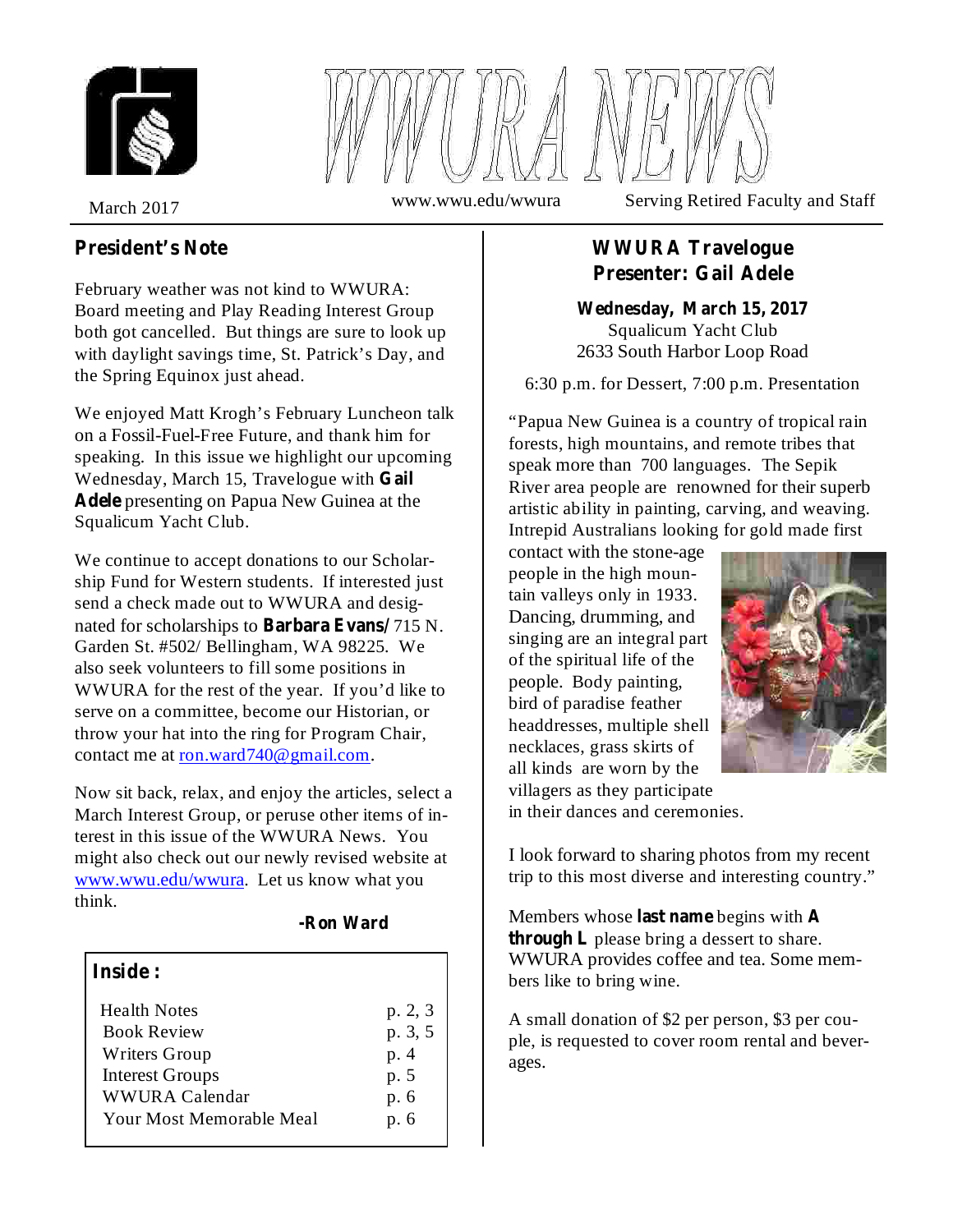## **2017 March Health Notes by Evelyn Ames Plant Products in Herbal Teas: Contraindications of Use**

A cup of hot tea in mid-afternoon on a cold, snowy day warms spirit and body. Which tea to select? Black tea, green tea, or herbal tea? Nowadays, people are turning to herbal teas as alternatives to caffeinated beverages such as coffee, black and green tea, and cocoa). In the United States, the popularity of herbal tea consumption has increased significantly during the past few decades. Herbal teas are made up of mixtures of roots, leaves, seeds, barks, parts of shrubs, vines, and/or trees. Limited toxicological study of herbal teas has been conducted, meaning the safety of many of these products is unknown.



Notice the various colors of herbal tea packages in the tea section in grocery stores. Examples of colors include a yellowish-colored package for chamomile, a lemon-colored package emphasizing lemongrass, a lavender package focusing on lavender, a reddish-colored package highlighting ginger, a blueish/purple package highlighting berries, a greenish-colored package promoting mint, and a pinkish color for hibiscus and raspberry,

Herbal teas often include a combination of several plant products. This combination or combinations of plant products might include chamomile, lemongrass, peppermint, spearmint, rosehips, ginger, cinnamon, licorice root, pomegranate, stinging nettle, valerian, rooibos, valerian, luo han guo (a non-caloric sweetener to compete with other herbal sweeteners such stevioside), and hawthorn. Many of these plant products do have medicinal properties but it is important to know they also interact with prescription and over-the-counter drugs. Such interactions may decrease or increase the biological activity of medicinal drugs, meaning drugs are broken down too quickly or not quickly enough, thereby negatively affecting a person's health.

The National Center for Complementary and Alternative Medicine (NCCAM) provides efficacy and safety information, fact sheets, resources, and tips for choosing or not choosing plant products included in herbal teas. The following is a selected list of herbs that carry warnings of use for people who have certain health conditions (particularly cardio-vascular disease, allergies, diabetes and liver disease) or are taking prescription drugs:

Chamomile – Based on animal and human studies, the usual warning for chamomile is to avoid taking it with sedatives (including alcohol) because it may increase drowsiness. It should be avoided when taking an anticoagulant medication because it may interact with blood clotting. Those who take cholesterol lowering drugs should avoid chamomile because it causes statins to be broken down in the liver, rendering them less effective. People allergic to plants such as ragweed, chrysanthemums, marigolds, or daisies are more likely to experience allergic reactions to chamomile.

Licorice root – It is suggested that licorice root should be avoided or consumed with caution if one is taking ACE inhibitors, diuretics, digoxin, aspirin, corticosteroids, insulin, or laxatives. In large amounts and with long-term use, licorice root can cause high blood pressure and low potassium levels, which could lead to heart and muscle problems. Some side effects are thought to be due to a chemical called glycyrrhizic acid. Licorice that has had this chemical removed (called DGL for deglycyrrhizinated licorice) may not have the same degree of side effects. Lemongrass: Lemongrass leaves are commonly used as "lemon" flavoring in herbal teas. Avoidance relates mostly to pregnancy (which WWURA members need not be concerned).

Pomegranate: Some people (e.g., those with plant allergies) may be allergic to pomegranate. It is unclear whether pomegranate interacts with warfarin (blood thinning medicine) or drugs that work similarly in the body to warfarin. Federal agencies have taken action against companies selling pomegranate juice and supplements for deceptive advertising and making drug-like claims about the products.

Ginger – Based on animal studies and human case studies, the common warning for ginger is to avoid it when taking anticoagulants. Taking both ginger and anticoagulant drugs may cause too much bleeding; however, scientific evidence is limited.

Cranberry: Drinking cranberry juice appears to be safe, although large amounts can cause stomach upset and may over time increase the risk of kidney stones. Large doses of cranberry may alter levels of warfarin.

Peppermint – One of the most commonly reported side effects of peppermint is that it causes heartburn. Peppermint can relax the lower esophageal sphincter (this keeps food in the stomach from going back up into the esophagus). People with gastroesophageal reflux disease (GERD), despite medications to prevent, are often advised to avoid peppermint.

-2- *(cont'd on page 3)*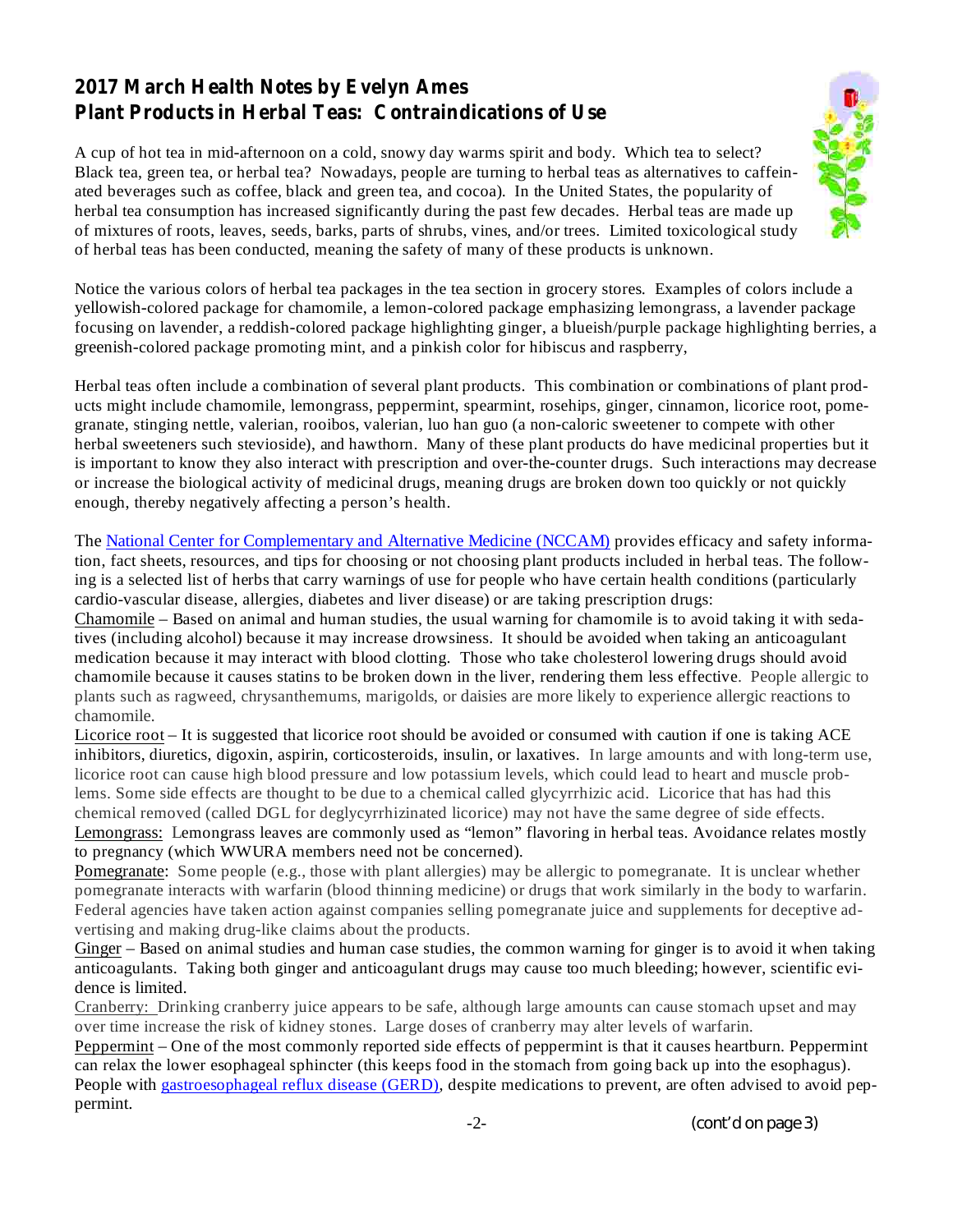## **Health Notes,** *cont'd*

Hawthorn: Has been used for people with heart failure but long term studies have not confirmed effectiveness. Side effects of hawthorn can include dizziness, nausea, and digestive symptoms.

Asian Ginseng: Short-term use of Asian ginseng in recommended amounts appears to be safe for most people. Safety of long-term use is not known. Some common side effects are headaches, sleep problems, and digestive problems. Ginseng might affect blood sugar and blood pressure. As with several other plants, it might interact with anti-coagulant drugs.

Lavender: There is little scientific evidence of lavender's effectiveness for most health uses. Extracts may cause stomach upset, joint pain, or headache.

Kava: Comes from the Polynesian word "awa," which means bitter. It has been banned from the market in Europe and Canada due to heavy users developing severe liver disease. In March 2002, FDA warned health care providers and the public about the risk of liver damage associated with kava. Combining kava with alcohol increases such risk. Long-term use of high doses of kava has been associated with dry, scaly skin or yellowing of the skin. Heavy consumption of kava has been associated with heart problems and eye irritation.

Passionflower: Is generally considered to be safe but may cause drowsiness.

Valerian: Studies suggest that valerian is generally safe for use by most healthy adults for short periods of time. Little information is available about its long-term safety or its safety in children younger than age 3, pregnant women, or nursing mothers. Valerian may slow how quickly certain drugs are broken down by the liver, causing them to stay longer in the body. This includes anticonvulsants, benzodiazepines, insomnia prescribed drugs, and alcohol. The same liver enzymes that break down antihistamines and statins also break down valerian. Few side effects have been reported but some reports of headache, dizziness, itching, and digestive disturbances have occurred. Some studies show valerian is effective in inducing sleep after several days (12 to 24 days) of use but whether it is effective for treating insomnia has not been proven.

Note: Green, black, and oolong teas all come from the same plant, *Camellia sinensis*, but are prepared using different methods. To produce green tea, fresh leaves from the plant are lightly steamed.

Suggested resources: https://nccih.nih.gov/health/herbsataglance.htm http://www.just-health.net/Sleepy-Time-Tea.html http://umm.edu/health/medical/altmed/herb/valerian https://www.yogiproducts.com/ingredients/ http://www.celestialseasonings.com/learn-about-us/whats-in-our-tea https://nutritionnutsandbolts.com/2012/11/07/herbal-tea-drug-interaction/ http://www.mayoclinic.org/diseases-conditions/insomnia/expert-answers/valerian/faq-20057875

## **Book Review**

## **A Tale for the Time Being by Ruth Ozeki**

This fascinating and elegant novel begins when Ruth, a Japanese-American writer and a New Yorker, discovers on the beach of a remote island at the north end of the Strait of Georgia, an object sealed in a plastic bag. It's a Japanese child's lunch box containing the journal/diary of Nao, a bright 14 year old Japanese girl, two packets of letters, one in Japanese and one in French, and a wrist watch.

Ruth is stuck in her years long effort to complete a memoir, so she begins reading Nao's journal/diary and is immediately captivated. The novel is structured by alternating between segments of Nao's writing and a narrative reporting Ruth's intense, almost obsessive research, seeking to know what might be Nao's fate, since Nao's sealed lunch box may be flotsam from the epically destructive Fukushima earthquake, tsunami, and nuclear disaster of 2011. Or could it be jetsam, something like a bottle with a note in it, tossed in the sea so that fate and the forces of nature carry it to some receptive soul?

Nao's story is compelling and compellingly told. She grew up in Sunnyvale, California, where her father was a software engineer. Her father having lost his job, the family moved back to Tokyo, just as Nao is starting middle school. Her classmates see her as an outsider and bully her continuously, viciously,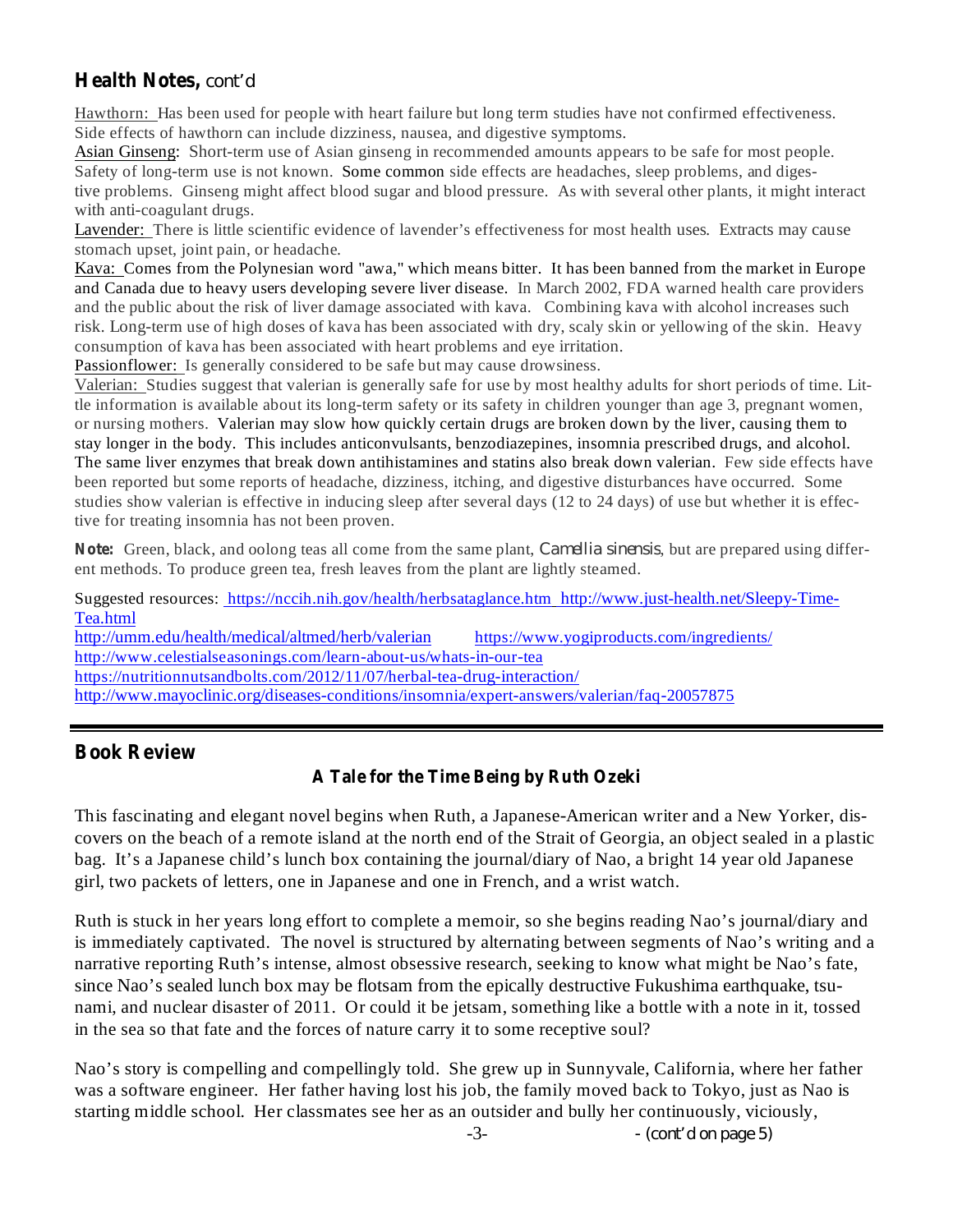## **Writers Group**

### **Appetite by Evelyn Wright**

What are the best meals you've ever eaten? Not the fanciest, most ornate, or most sumptuous, but the ones you most enjoyed? That you still remember — its aromas rising off the plate, greeting you when you sit down?

Here's one of mine: a plate of baked pork and beans with a chunk of hot Svenskaka on the side. Butter. Raspberry jam. Cold milk.

That's a memory from the late 1930's, when we walked through snow to school after breakfast and walked home for lunch. Starving. The smell of baking bread hit when we walked in the front door. Shedding our hats and mittens and jackets and snow pants and overshoes, we rushed to the kitchen. And on the table, were plates of baked beans — savory with salt pork and sweet with molasses, and a plate of Svenskaka. What our mother called Svenskaka was a flat bread, made from fresh dough during its first rise. She baked it when we were coming home for lunch and there wasn't time for the usual second rise. Its bottom crust was slightly tough and crunchy, the top crisp, and the interior soft and warm and fragrant. You could breathe that bread.

And the jam, made from wild raspberries, was sweet and sharply tart. When we picked them in late July, our arms were pricked by thorns and our fingers stained red. It seemed impossible to fill our pails, for the berries were tiny and so tender that their juice seeped into the bottom of the pail. (With just a little sugar and a bit of cornstarch and water, you could make raspberry creme with the extra juice, a special treat on berry-picking day.}

And while some people might claim that raspberry pie is the best, I always found it too seedy. My Aunt Hannah's apple pie was the best I ever tasted. She used fresh tart apples, whatever was in season, a bit of cinnamon, plenty of sugar and butter. But it was her crust, a flaky pie crust that — and it sounds contradictory but it's true — crust that was crisp and, at the same time, melted in your mouth. It was never pale and soggy on the bottom. And its color — a light golden brown. I've asked her daughter, my cousin (who makes a pretty mean apple pie herself), just how her mother made her crusts. All she can tell me is that her mother used leaf lard. I don't know if bits of cracklings get into leaf lard, but Aunt Hannah's pie crusts crackled, they melted, and the juices of her pies were a spicy nectar.

Aunt Hannah's apple pie, a capstone to our Fourth of July picnic, was always served at the family reunion at Fortune Lake. This Upper Michigan lake was always cold, and the breeze was always chilly, even on warm days. But that didn't keep me and my cousins



out of the cold lake, where we played until our lips were blue and our teeth chattering. Then we smiled at each other as our mothers scolded and wrapped us head to foot in towels and held us close to warm us. As soon as we got into our dry clothes and sweaters, we were ravenous. Appetite made Aunt Edla's ham and scalloped potatoes the tastiest I've known — salty ham and starchy potatoes drowned in creamy sauce. with crunchy browned bits on the edges. Then came Aunt Mabel's fruit salad and her sweet and sour pickles, Aunt Sigrid's rolls with butter and jam, and Uncle Andrew's sweet watermelon!

What can be sweeter than the memory of good food, eaten in the company of people who love each other?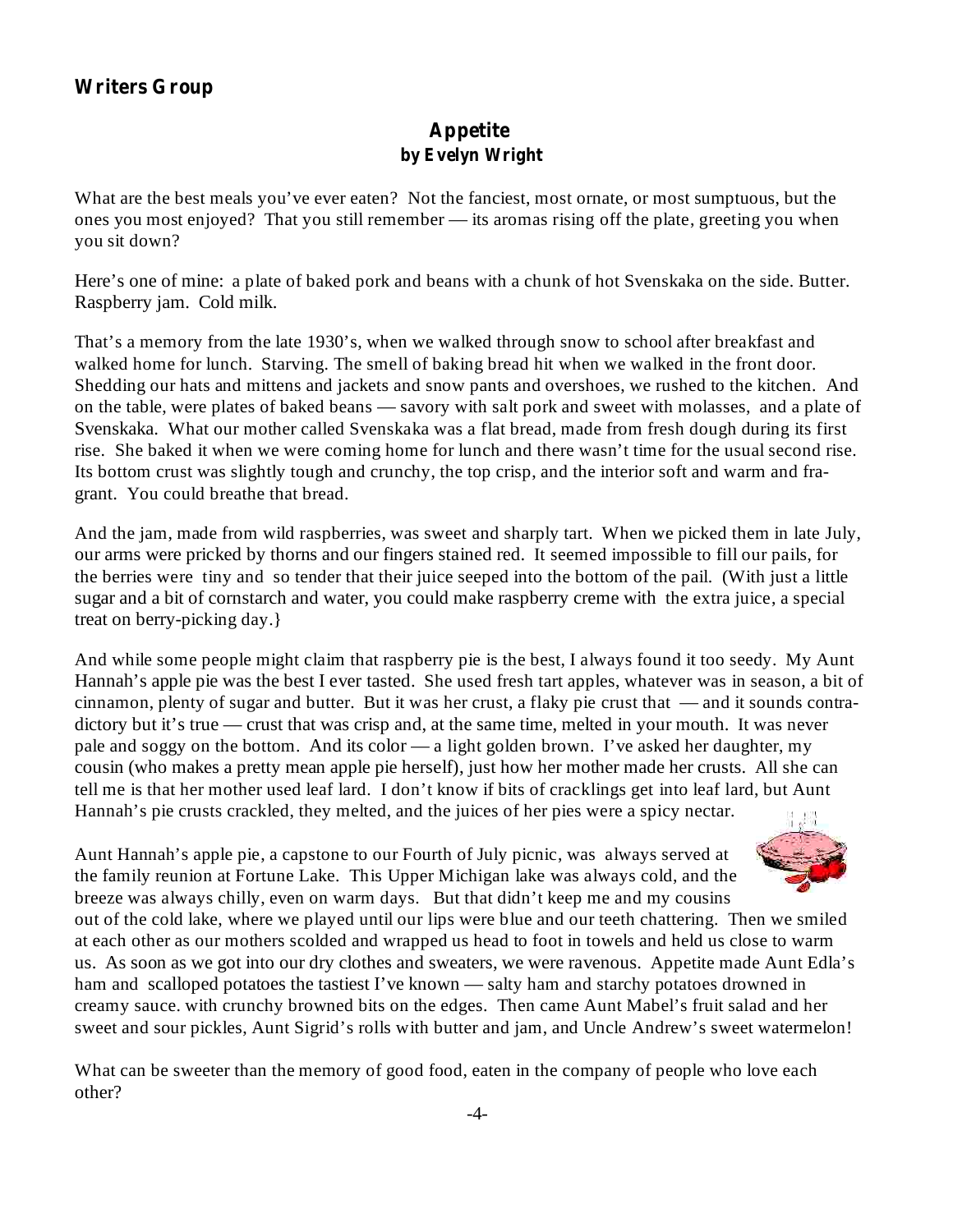#### **March 2017 INTEREST GROUPS**

If you are interested in one of the groups please call or email the contact person.

**BOOK GROUP**--Donna Moore, 360-733-5769 <dfmoore12@gmail.com>

We will meet Tues., March 21st at 2:30 at Donna Moore's home, 1200 Birch Falls Dr. March's book is *The Invention of Nature by Andre Wolf.* Discussion leader is Donna Moore; treats - Barb Evans.

April's book is The Underground Railroad by Colson Whitehead

**BRIDGE GROUP**—The bridge group will meet in March, time and place to be announced.

**INFORMAL DINING --** Janet Berg, 360-733-4654, <*janetlila@hotmail.com>* 

**OPERA GROUP**--Evelyn Ames, 360-734-3184, <<u>evelyn.ames@wwu.edu</u>>

Web site for The MET HD: https://www.metopera.org/Season/InCinemas/.

March 11, *La Traviata*

March 25, *Idomeneo*

Locations for MET HD: Barkley Film Center and Lincoln Theater in Mt. Vernon. Skagit Opera is at McIntyre Hall in Mt. Vernon. At various times the Pickford Film Center offers opera, ballet, and theater productions from Europe venues.

The Skagit Opera (now called Pacific Northwest Opera): http://skagitopera.org/performances/

**PLAY READING**—Margaret Woll. 360-734-8427 <mnhildeb408@aol.com> We will meet Monday, March 27th at 2:00 at the home of Margaret and John Woll, 208 Highland Dr.

**SKIING** - Charlie Way, 360-734-0649 <cybway@aol.com>

WRITER'S GROUP -Lynne Masland, 360-676-9821 <lmasland@comcast.net> Meets twice a month. The groups are kept small so there is time for reading and critiquing each other's work.

, cont'd from page 3 **Book Review**

brutally. Since her father is unemployed and sunk in deep depression and her mother is fully concentrated on keeping the family afloat, Nao feels abandoned. A saving grace is Nao's great-grandmother Jiko, 104 years old and a Zen Buddhist nun. Nao spends a life-saving summer with her.

Through Jiko, Nao learns about her great uncle Haruki, who was a pacifist university student studying philosophy and French poetry, during World War II, when the military drafts him and trains him to be a kamikaze pilot. More brutality. The letters in Japanese are his official letters home during that training. Those in French record his real experience and thoughts.

This novel is richly layered with Japanese pop culture and ancient lore, with fine musings on the meaning of time, with details of the Japanese military during World War II, the Fukushima disaster, with quantum physics, and detailed knowledge about ocean ecology, and more.

Through the power of magical realism, the lives of Ruth and Nao interpenetrate. For me the central treasure of this wonderful novel is Nao—honest, smart, observant, anxious, kind, generous spirited, and funny. Author Ruth Ozeki gets her just right. Ozeki is a Zen Buddhist priest and teaches creative writing at Smith College. Those lucky students!

#### **- Bob McDonnell**